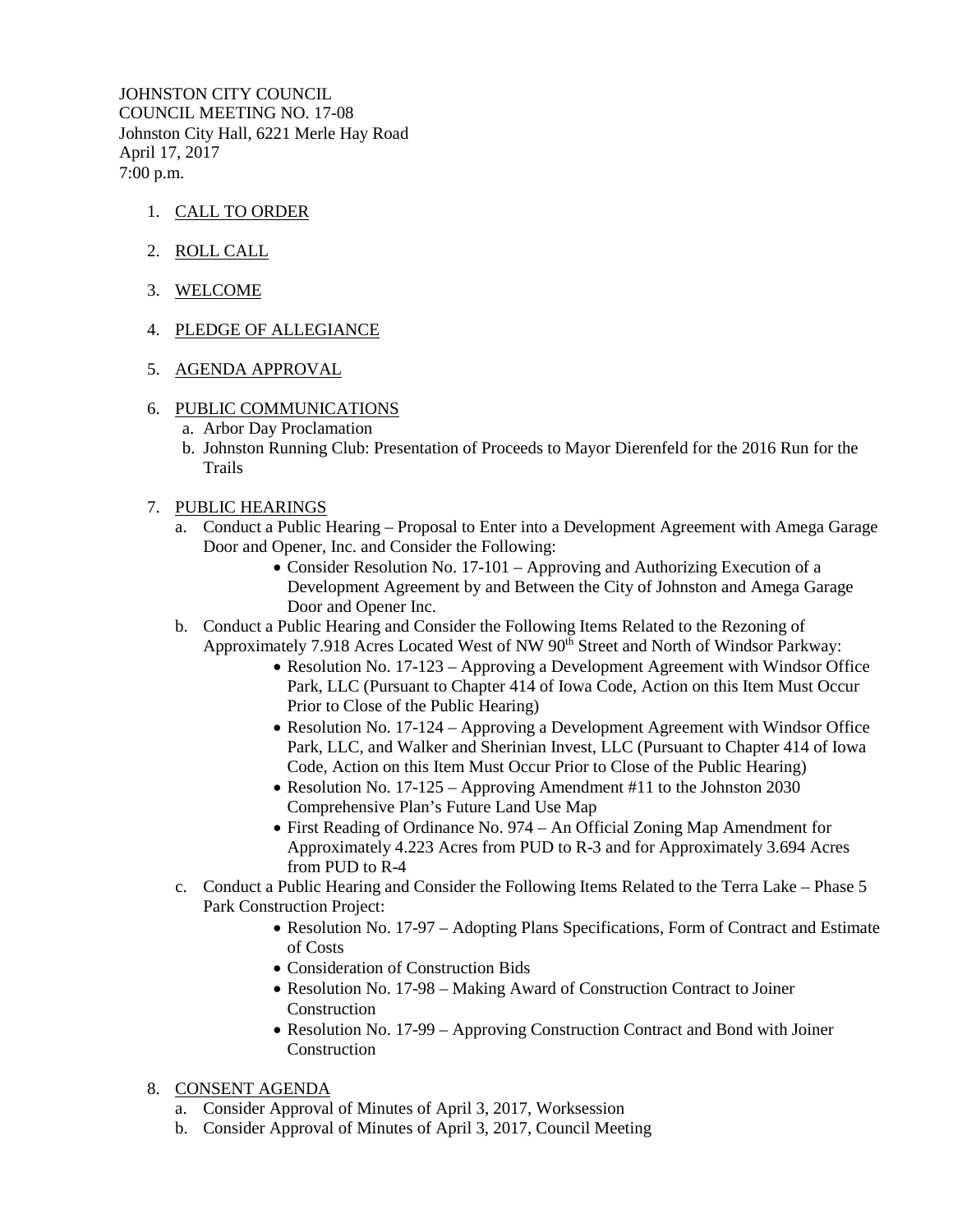- c. Consider Approval of the Renewal of the Class C Liquor License at The Cab, 8460 Birchwood Court #900. The New Owner Will be Lone T Entertainment, LLC
- d. Consider a Class "C" Liquor License Including Outdoor Service for the Johnston Chamber of Commerce – Green Days Celebration
- e. Consider Liquor License Renewal of Class B Wine Permit and a Class C Beer Permit for the Hy Vee Gas Convenience Store Located at 5902 Merle Hay Road
- f. Consider Resolution No. 17-96 Setting the Fees Associated with the Issuance of Grading Permits as Referred to in Chapter 145 of the City of Johnston Municipal Code of 2007
- g. Consider Resolution No. 17-102 Initiating an Official Zoning Map Amendment to Rezone Approximately 6.23 Acres from CD, Conservation Zoning District, and M-1, Light Industrial Zoning District, to MUC-ROC-2, Mixed Use Center Zoning District, by Referring the Planning and Zoning Commission for Review and Recommendation. The Subject Property is Located North of 6506 Merle Hay Road and South of 6508 Merle Hay Road
- h. Consider Resolution No. 17-113 Fixing Date for a Public Hearing on the Proposal to Enter into a Second Amendment to the Development Agreement with Windsor Office Park, L.L.C., and Providing for Publication and Notice Thereof
- i. Consider Authorizing a Fireworks Permit for Hyperion Field Club (7390 NW Beaver Drive)
- j. Consider Approval of Out-of-State Travel for Use of Force Instructor Ryan Hanssen to attend Gracie Survival Tactics Level 2 Instructor Certification Training in Burien, WA (June 5-9, 2017)
- k. Consider Approval to Set Public Hearing to Amend the Budget for yearend June 30, 2017 (May 15, 2017 at 7:00 p.m.)
- l. Consider Approval of the Following Items Related to \$4,434,000 Stormwater Management Utility Revenue Capital Loan Notes, Series 2017A:
	- Resolution No. 17-105 Approving and Authorizing a Form of Loan and Disbursement Agreement by and Between the City of Johnston, Iowa, and the Iowa Finance Authority, and Authorizing and Providing for the Issuance and Securing the Payment of \$4,434,000 Stormwater Management Utility Revenue Capital Loan Note, Series 2017A, of the City of Johnston, Iowa, under the Provisions of the City Code of Iowa, and Providing for a Method of Payment of Said Notes and Approving Form of Tax Exemption Certificate
	- Resolution No. 17-106 Appointing Paying Agent, Note Registrar, and Transfer Agent, Approving the Paying Agent and Note Registrar and Transfer Agent Agreement and Authorizing the Execution of this Agreement
- m. Consider Approval of the Following Items Related to \$1,156,000 Sewer Revenue Capital Loan Notes, Series 2017B:
	- Resolution No. 17-107 Approving and Authorizing a Form of Loan and Disbursement Agreement by and Between the City of Johnston, Iowa, and the Iowa Finance Authority, and Authorizing and Providing for the Issuance and Securing the Payment of \$1,556,000 Sewer Revenue Capital Loan Notes, Series 2017B, of the City of Johnston, Iowa, Under the Provisions of the City Code of Iowa, and Providing for a Method of Payment of Said Notes, and Approve Form of Tax Exemption Certificate
	- Resolution No. 17-108 Appointing Paying Agent, Note Registrar, and Transfer Agent, Approving the Paying Agent and Note Registrar and Transfer Agent Agreement and Authorizing the Execution of this Agreement
- n. Consider Approval of the Following Items Related to \$1,675,000 Water Revenue Capital Loan Notes, Series 2017C:
	- Resolution No. 17-109 Approving and Authorizing a Form of Loan and Disbursement Agreement by and Between the City of Johnston, Iowa, and the Iowa Finance Authority, and Authorizing and Providing for the Issuance and Securing the Payment of \$1,675,000 Water Revenue Capital Loan Notes, Series 2017C, of the City of Johnston, Iowa, Under the Provisions of the Code of Iowa, and Providing for a Method of Payment of Said Notes and Approving Form of Tax Exemption Certificate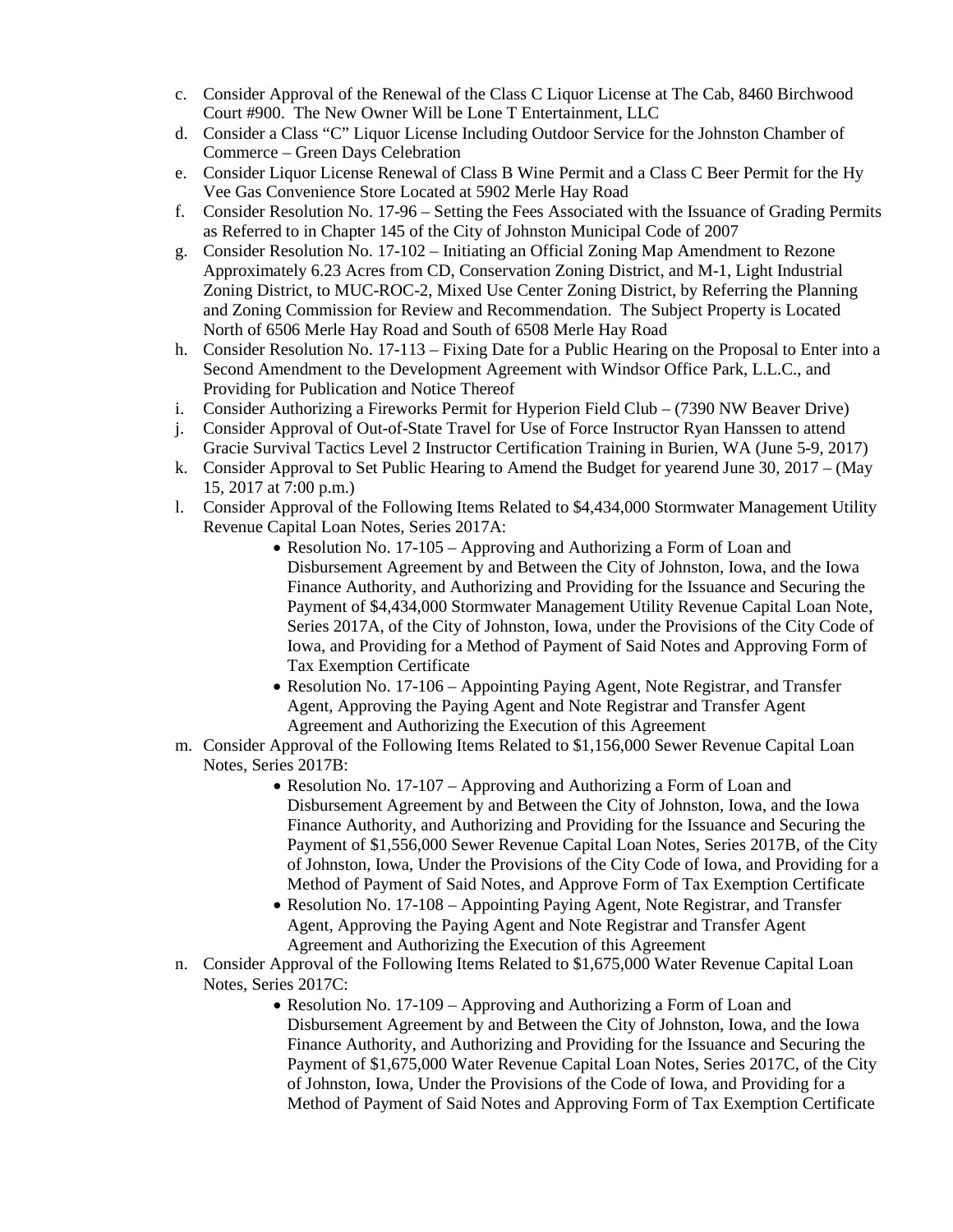- Resolution No. 17-110 Appointing Paying Agent, Note Registrar, and Transfer Agent, Approving the Paying Agent and Note Registrar and Transfer Agent Agreement and Authorizing the Execution of this Agreement
- o. Consider Approval of the Following Items Related to \$3,114,000 General Obligation Capital Loan Notes, Series 2017E:
	- Resolution No. 17-111 Approving and Authorizing a Form of Loan and Disbursement Agreement by and Between the City of Johnston, Iowa, and the Iowa Finance Authority, and Authorizing and Providing for the Issuance and Securing the Payment of \$3,114,000 General Obligation Capital Loan Notes, Series 2017E, and Providing for a Method of Payment of Said Notes and Approving form of Tax Exemption Certificate
	- Resolution No. 17-112 Appointing Paying Agent, Note Registrar, and Transfer Agent, Approving the Paying Agent and Note Registrar and Transfer Agent Agreement and Authorizing the Execution of this Agreement
- p. Consider Resolution No. 17-104 Approving Change Order No. 6 for Re-routing the Regional Trail and Overages in Concrete for the Terra Park Project, Phase 2
- q. Consider Approval of Partial Pay Request No. 2 to Minturn, Inc., in the Amount of \$170,525.00 for Terra Lake Park Improvements Phase 4
- r. Consider Approval of Pay Request No. 1 to Concrete Technologies, Inc., in the Amount of \$3,531.72 for Work on Beaver Drive Trail Phase 2
- s. Consider Approval of Pay Request No. 2 to Rochon Corporation of Iowa, Inc., in the Amount of \$59,608.70 for Greenwood Hills, Greenbelt Wetland Mitigation
- t. Consider Approval of Partial Pay Request No. 7 to Kingston Services in the Amount of \$156,266.73 for Construction Work on Phase 2 at Terra Lake
- u. Consider Resolution No. 17-100 An Amended and Substituted Resolution Approving the Preliminary Plat for Hidden Valley Estates Plat One. The Subject Property is Immediately West of NW 100<sup>th</sup> Street and Immediately South of Little Beaver Creek (PZ Case 16-37)
- v. Consider Resolution No. 17-114 Approving the Acquisition of Real Estate Interests and Authorizing Payments to Acquire Real Property for the NW 54th Court Improvements
- w. Consider Resolution No. 17-115 Approving the Acquisition of Real Estate Interests and Authorizing Payments to Acquire Real Property for the NW 70<sup>th</sup> Avenue Improvements Phase 2
- x. Consider the Following Resolutions for the NW 62nd Avenue Improvements West City Limits to NW 103rd Street Project:
	- Resolution No. 17-116 Accepting Public Improvements
	- Resolution No. 17-117 Approving Release of Retainage for the NW  $62<sup>nd</sup>$  Avenue Improvements West City Limits to NW 103rd Street Project
- y. Consider Resolution No. 17-118 Approving Change Order No. 10 for the Johnston Community Fiber Optic Phase 3 Project
- z. Consider the Following Resolutions for the Johnston Community Fiber Optic System Phase 3 Project:
	- Resolution No. 17-119 Accepting the Johnston Community Fiber Optic System Phase 3
	- Resolution No. 17-120 Approving Release of Retainage for the Johnston Community Fiber Optic System Phase 3
- aa. Consider Approval of Pay Request No. 22 from Alliance Construction Group in the Amount of  $$41,132.05$  for Work Completed as of April 7, 2017, on the NW 70<sup>th</sup> Avenue Improvements 98<sup>th</sup> Street to West City Limits
- bb. Consider Resolution No. 17-122 Approving Change Order No. 8 for the NW  $70<sup>th</sup>$  Avenue Improvements 98th Street to West City Limits
- cc. Consider Approval of Partial Pay Retainage Request to Alliance Construction Group in the Amount of \$286,993.49 for Work Completed as of April 11, 2017 on the NW 70<sup>th</sup> Avenue Improvements 98th Street to West City Limits
- dd. Consider the 86<sup>th</sup> Street Booster Pumping Station Improvement Project Substantially Complete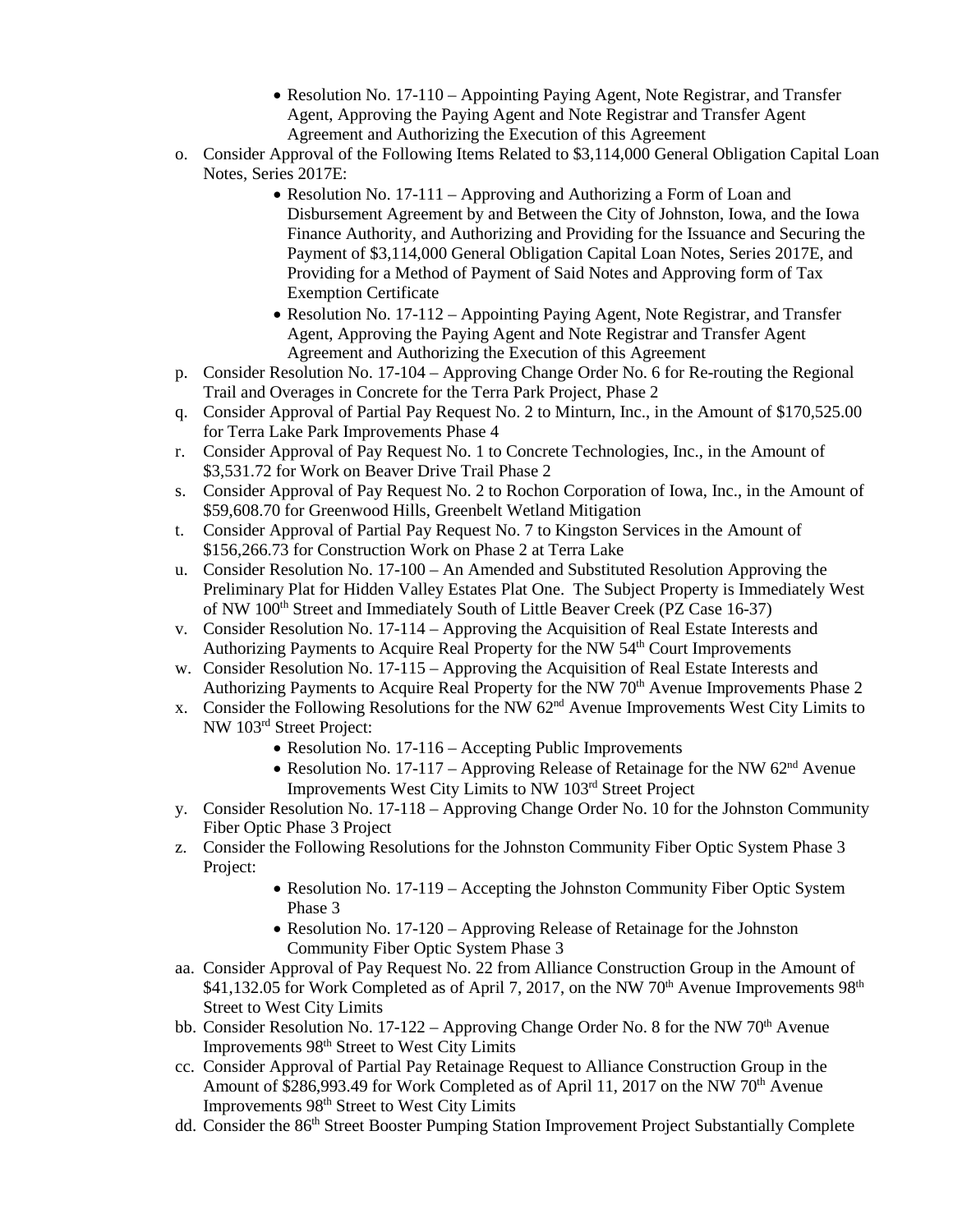- ee. Consider Approval for Out-of-State Travel for Matt Greiner to Attend the APWA Mid Am Expo in Overland Park, KS (May 24-May26)
- ff. Consider Approval of Pay Request No. 1 to Kingston Services in the Amount of \$152,233.70 for Work Completed as of April 5, 2017, on E of Merle Hay Road NW  $57<sup>th</sup>$  Avenue Improvements Project – Phase 2
- gg. Consider Approval to Purchase Water Meters from Ferguson Waterworks (\$6,606.11)
- hh. Consider Approval of a Purchase Order for Keck Oil for the Purchase of Fuel (\$12,394.30)
- ii. Consider Reimbursement to Renee Tooman on the NW  $100<sup>th</sup>$  Street Project (\$500.00)
- ji. Consider Resolution No. 17-121 Setting a Date for a Public Hearing for May 1<sup>st</sup>, 2017, at 7:00 p.m. to Consider an Amendment to the Amber Ridge PUD to Change the Allowed Uses of 4.78 Acres Within Parcel 'D' from PC, Professional Commerce Park District and C-2, Community Retail Commercial District, to R-4, High Density Residential District by Creating New Parcel 'N' for Property South of NW 62<sup>nd</sup> Avenue and West of NW 100<sup>th</sup> Street
- kk. Consider Resolution No. 17-128 To not Remand BOA Case No. 17-01 to the Board of Adjustment for Reconsideration
- ll. Consider Resolution No. 17-129 To Not Remand BOA Case No. 17-03 to the Board of Adjustment for Reconsideration
- mm. Consider Resolution No. 17-130 To Not Remand BOA Case No. 17-04 to the Board of Adjustment for Reconsideration
- nn. Receive and file the following reports:
	- 1. Bank Reconciliation Report March 31, 2017
	- 2. Treasurer's Investment Report March 31, 2017
	- 3. Year-to-Date Treasurer's Report March 31, 2017
	- 4. Monthly Report Summarization March 31, 2017
	- 5. Senior Citizens Report March 31, 2017
	- 6. Johnston Police Department Quarterly Report
	- 7. Board of Adjustment Minutes March 30, 2017
	- 8. Year-to-date Building Permit Report March 31, 2017
	- 9. Street Division Monthly Report March 31, 2017
	- 10. Wastewater Monthly Operations Report March 31, 2017
	- 11. Water Department Monthly Operations Report March 31, 2017
	- 12. Planning and Zoning Commission Minutes April 10, 2017
- 9. NON-CONSENT AGENDA
	- a. Consider Second Reading of Ordinance No. 964 An Official Zoning Map Amendment for Approximately 5.73 Acres from M-1, Light Industrial Zoning District, to MUC-ROC-2, Mixed Use Center Zoning District, and for Approximately 0.50 Acres from CD, Conservation Zoning District, to MUC-ROC-2 Mixed Use Center Zoning District. The Subject Property is Located on the North of 6506 Merle Hay Road and South of 6508 Merle Hay Road
	- b. Consider Second Reading of Ordinance No. 972 An Ordinance Amending Speed Limits Along NW 62<sup>nd</sup> Avenue, NW 70<sup>th</sup> Avenue, NW 100<sup>th</sup> Street and NW 107<sup>th</sup> Street
	- c. Consider Second Reading of Ordinance No. 971 To Amend and Update Chapter 155, Building Code of the Johnston Code of Ordinances from the 2012 to the 2015 International Building, Residential and Existing Building Codes
	- d. Consider Second Reading of Ordinance No. 965 To Amend and Update Chapter 159, Fire Code of the Johnston Code of Ordinances
	- e. Consider Second Reading of the Following Ordinances Related the Fuel Gas, Electrical, Mechanical, Plumbing and Swimming Pool Codes:
		- Ordinance No. 966: Amend Chapter 154 to Update from the 2012 International Fuel Gas Code to the 2015 Edition, with Amendments;
		- Ordinance No. 967: Amend Chapter 157 to Update from the 2011 National Electrical Code to the 2014 Edition, with Amendments;